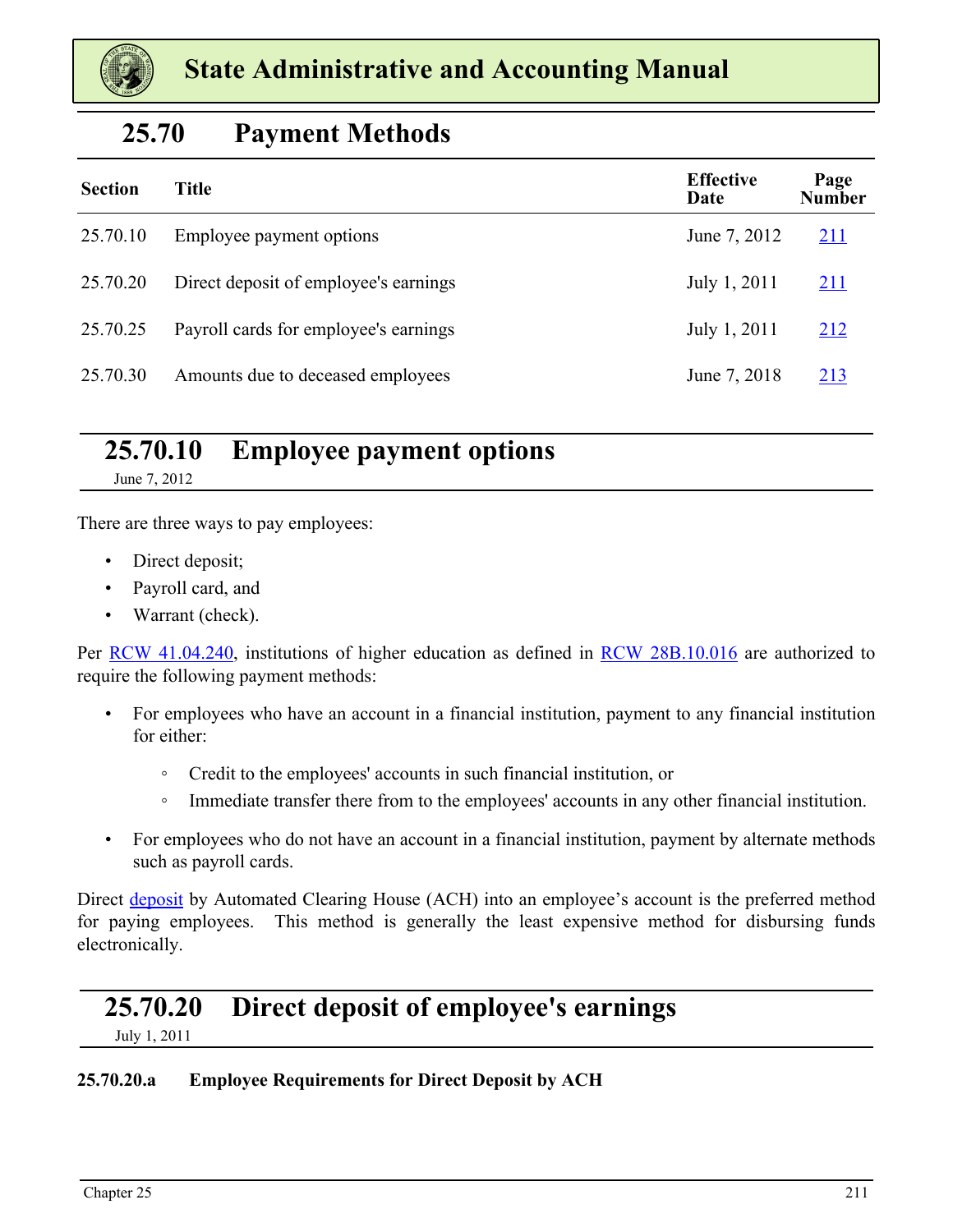<span id="page-1-0"></span>

- The employee is paid through a payroll system participating in an approved program.
- The employee is paid on a regularly scheduled payroll.
- An [employee signed authorization for direct deposit](https://ofm.wa.gov/sites/default/files/public/legacy/resources/payroll/PRACHAuthorizationForm.docx) by ACH is on file at the agency. For a sample authorization form, refer to the Office of Financial Management's Payroll Resources website at: <https://ofm.wa.gov/accounting/administrative-accounting-resources/payroll>.
- The employee has an account in either a bank or credit union that has the ability to accept transfers of funds via electronic and other technological means.

#### **25.70.20.b Agency Requirements for Direct Deposit of Employee's Net Pay by ACH**

Agencies are to establish procedures that incorporate internal controls to safeguard funds against loss.

An agency's internal controls are to include a positive system of validating the amounts transferred and verifying that the amounts to be transferred to an employee are actually due for work performed or benefits due.

#### **25.70.20.c Payroll System Requirements for Direct Deposit of Employee's Net Pay by ACH**

Payroll systems must develop standard procedures that apply to agencies participating in the system. Standard procedures require that the employee receive a "Notice of Deposit" that contains the following information:

- The employee's name.
- The amount of the deposit.

### **25.70.20.d Requirements for Financial Institutions Used in Direct Deposit Programs by ACH**

The bank or credit union is responsible for adherence to federal and state statutes and regulations related to the transfer of funds via electronic and other technological means.

# **25.70.25 Payroll cards for employee's earnings**

July 1, 2011

### **25.70.25.a Employee Requirements for Deposit of Employee's Net Pay by Payroll Card**

- The employee is paid through a payroll system participating in an approved program.
- The employee is paid on a regularly scheduled payroll.
- The practice is voluntary on the employee's part. An [employee-signed authorization for deposit](https://ofm.wa.gov/sites/default/files/public/legacy/resources/payroll/PRACHAuthorizationForm.docx) by payroll card must be on file at the agency. The employee must agree to pay any fees associated with the use of the payroll card. For a sample authorization form, refer to the Office of Financial Management's (OFM) Payroll Resources website at: [https://ofm.wa.gov/accounting/administrative](https://ofm.wa.gov/accounting/administrative-accounting-resources/payroll)[accounting-resources/payroll.](https://ofm.wa.gov/accounting/administrative-accounting-resources/payroll)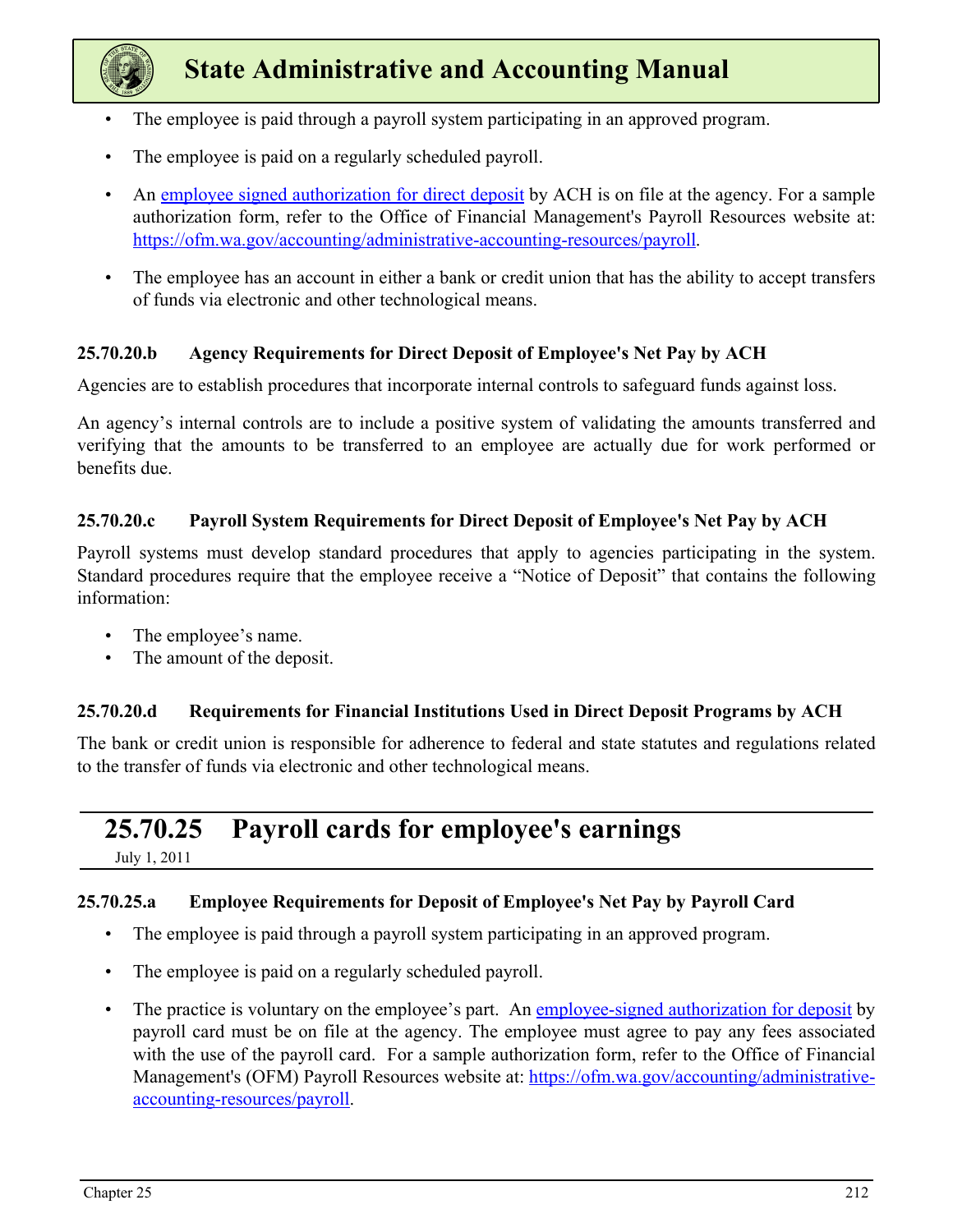<span id="page-2-0"></span>

In the case of loss or theft of the payroll card, the employee should immediately contact the financial institution that issued the card.

#### **25.70.25.b Agency Requirements for Deposit of Employee's Net Pay by a Payroll Card**

- Unless specifically authorized by law, agencies wishing to disburse employee net pay via payroll cards **may require OFM approval prior to** implementation. If required, an Economic Feasibility Study must be submitted to OFM. Refer to Chapter 40 of this manual. Contact OST's Cash Management Division regarding available pay card contracts.
- Agencies are to establish procedures that incorporate internal controls to safeguard funds against loss.
- An agency's internal controls are to include a positive system of validating the amounts transferred and verifying that the amounts to be transferred to an employee are actually due for work performed or benefits due.
- The agency must provide the employee written notification that he/she is allowed to cancel the payroll card arrangement at any time with reasonable notice.
- The agency must give written notification of the mechanics of the payroll card plan, including any costs and restrictions before they are enrolled in a payroll card program.

#### **25.70.25.c Payroll System Requirements for Payment of Employee's Net Pay by Payroll Card**

Payroll systems must develop standard procedures that apply to agencies participating in the system. Standard procedures require that the employee receive a "Notice of Deposit" that contains the following information:

- The employee's name.
- The amount deposited to the payroll card.

### **25.70.30 Amounts due to deceased employees**

June 7, 2018

When an employee dies, promptly record all amounts owed to the employee in GL Code 5145 "Due to Deceased Employees' Estates." All compensation due to a deceased employee, no matter when earned, is to be held until the surviving spouse, domestic partner registered in the state of Washington or estate has met certain legal requirements. Refer to **Subsection 85.34.30** for accounting procedures related to amounts due to deceased employees.

The term "amounts owed to the deceased" means amounts owed for labor or services performed by the deceased and/or expense reimbursements or allowances.

#### **25.70.30.a Cases in which the Court has Appointed a Personal Representative**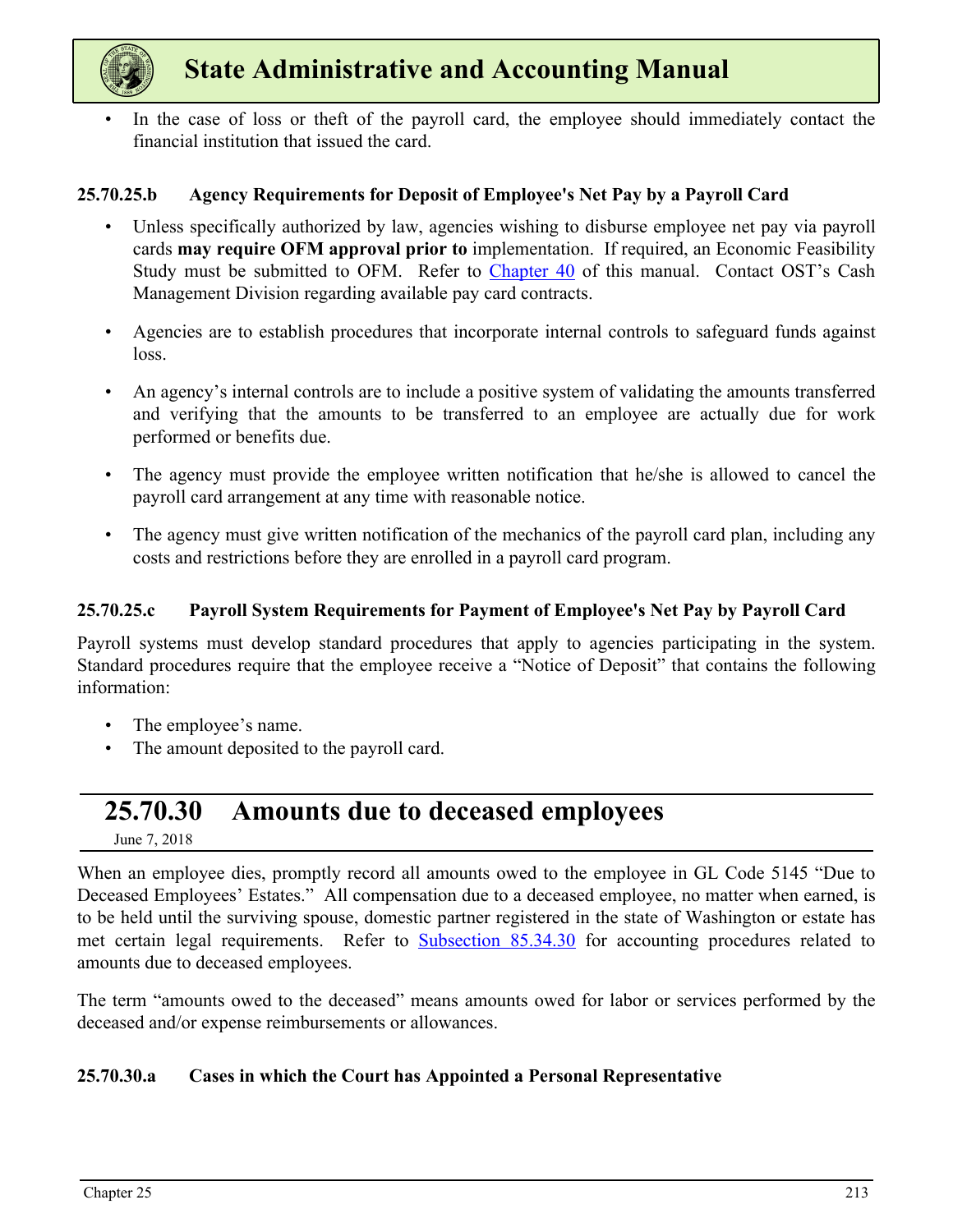

If the deceased employee's estate is in probate (a court action has been filed to distribute the deceased's estate), and the court has appointed a personal representative, then the entire amount owing to the deceased employee is to be paid to the personal representative (personal representatives may also be referred to as executors or administrators).

The agency is to require a copy of the court order appointing the personal representative before paying the amount due the deceased employee. Generally, orders appointing personal representatives will come from the state superior court. If a tribal court is involved in an inheritance case and an agency is presented with a tribal court order, contact your agency's OFM Accounting Consultant.

#### **25.70.30.b Cases in which no Personal Representative has been Appointed**

If no personal representative has been appointed by a court on behalf of the deceased's estate, then certain relatives can claim the amount due to the deceased employee. The agency must require proof of the claimant's relationship to the deceased employee before distributing any of the amounts owed to the deceased to the claimant. This proof is accomplished when the claimant completes the [Claim for](https://ofm.wa.gov/sites/default/files/public/legacy/policy/ClaimforIndebtednessofStateofWashingtontoDeceasedEmployee-Declaration.pdf) [Indebtedness of the State of Washington to Deceased Employee f](https://ofm.wa.gov/sites/default/files/public/legacy/policy/ClaimforIndebtednessofStateofWashingtontoDeceasedEmployee-Declaration.pdf)orm. Using the declaration form is easiest for most claimants, particularly those residing out of state, because it does not require the document to be signed in front of a notary public.

The specific relatives who can file a claim for indebtedness are set forth in [RCW 49.48.120](https://app.leg.wa.gov/RCW/default.aspx?cite=49.48.120). They are as follows in the order of priority: the surviving spouse or domestic partner registered in the state of Washington of the deceased; if there is no surviving spouse or domestic partner registered in the state of Washington of the deceased, then the deceased's surviving child or children; if the deceased had no surviving child or children, then the deceased's parent or parents.

Refer to [Subsection 25.70.30.c](#page-4-0) for instructions involving surviving spouses or domestic partners registered in the state of Washington who have a community property agreement. If none of these relatives survives the deceased, then the state can release the amount owed to the deceased only to the personal representative of the deceased's estate unless the provisions of **Subsection 25.70.30.d** apply.

*Note: Effective July 22, 2011, [RCW 26.60.090](https://apps.leg.wa.gov/rcw/default.aspx?cite=26.60.090) authorizes a legal union of two persons of the same sex that was validly formed in another jurisdiction, and that is substantially equivalent to a domestic partnership under state law, to be recognized as a valid domestic partnership and treated the same as a domestic partnership registered in the state of Washington regardless of whether it bears the name domestic partnership. Whenever "domestic partner" is used in this section, refer to this note for clarification.*

*The state of Washington does not permit the creation of common law marriages. Couples must obtain a license and the ceremony must be solemnized in order for the marriage to be valid (refer to RCW [26.04.050\)](https://apps.leg.wa.gov/RCW/default.aspx?cite=26.04.050). However, a common law marriage created in another state will be recognized as valid in the state of Washington if the common law marriage was recognized as a valid marriage in the state where created (refer to [RCW 26.04.020\(3\)](https://apps.leg.wa.gov/RCW/default.aspx?cite=26.04.020)). The following jurisdictions recognize common law marriages: Alabama; Colorado; District of Columbia; Georgia (if created before 1/1/1997); Idaho (if created before 1/1/1996); Iowa; Kansas; Montana; New Hampshire; Ohio (if created before 10/10/1991); Oklahoma (if created before 11/1/1998); Pennsylvania (if created before 1/1/2005); Rhode Island; South Carolina; Texas; and Utah.*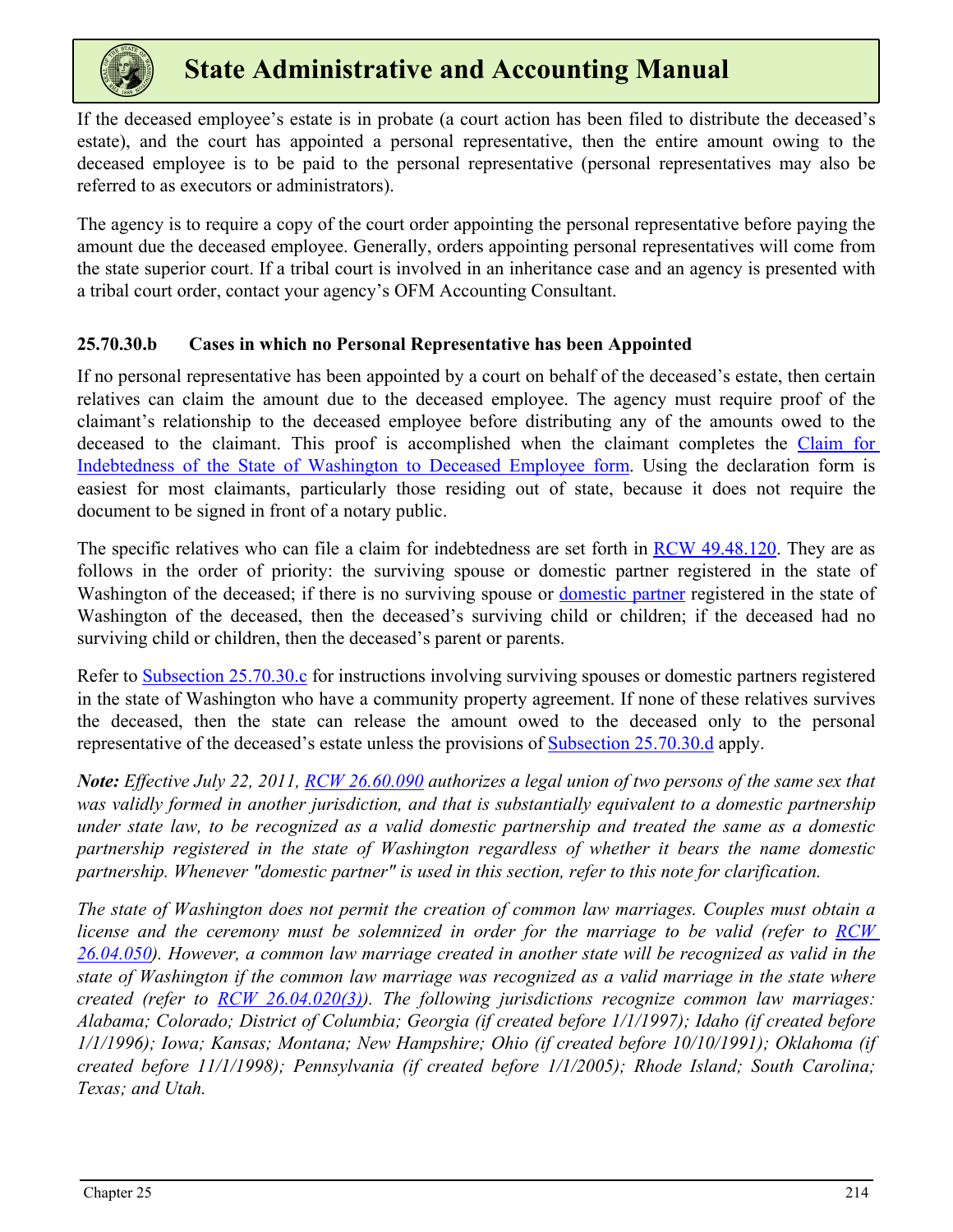<span id="page-4-0"></span>

If the deceased has multiple surviving children, then the agency can pay only the representative portion of the amount owed to the deceased to a child, absent an agreement signed by all of the deceased's children that the child signing the Claim Form may accept the amount owed to the deceased on behalf of all the deceased's surviving children. For example, if the deceased has three surviving children, and only one child filed a claim form, the agency could pay that child only one-third of the total amount the agency owed the deceased.

A child of the deceased employee who has been declared emancipated under [Chapter 13.64 RCW](https://apps.leg.wa.gov/RCW/default.aspx?cite=13.64) may still file the claim form for the amounts due the deceased. While children who are minors (under 18) must have a guardian or other legal representative file the claim form on their behalf, an emancipated minor is considered an adult for these purposes.

If the deceased is survived by both parents who are divorced or the domestic partnership registered in the state of Washington has been dissolved – then each must file a claim form and the agency should pay each parent half of the total amount owed to the deceased. If the parents are still married or domestic partners registered in the state of Washington, then either may file the claim form and the agency should pay the entire amount.

### **25.70.30.c Cases Involving a Community Property Agreement (CPA)**

If the deceased and his or her surviving spouse or domestic partner registered in the state of Washington executed a community property agreement (CPA) and the agreement meets the requirements of  $RCW$ [26.16.120,](https://apps.leg.wa.gov/RCW/default.aspx?cite=26.16.120) then the right to the amount owed to the deceased becomes the property of the surviving spouse or domestic partner registered in the state of Washington as follows:

- 1. The agency that employed the deceased must pay the surviving spouse or domestic partner registered in the state of Washington either the total of the amount the state owes the deceased or that portion governed by the CPA.
- 2. [RCW 49.48.120](https://app.leg.wa.gov/RCW/default.aspx?cite=49.48.120) requires the surviving spouse or domestic partner registered in the state of Washington to present a copy of the CPA along with a properly completed Claim Form (using either the [affidavit](https://ofm.wa.gov/sites/default/files/public/legacy/policy/ClaimforIndebtednessofStateofWashingtontoDeceasedEmployee-Affidavit.pdf) or [declaration](https://ofm.wa.gov/sites/default/files/public/legacy/policy/ClaimforIndebtednessofStateofWashingtontoDeceasedEmployee-Declaration.pdf) form) when claiming the amount owed to the deceased. This claim form must state that the CPA was executed in good faith between the parties and had not been rescinded prior to the death of the deceased.

**Note:** The fact that Washington is a community property state is not sufficient. The spouse or domestic partner registered in the state of Washington must have a CPA to qualify for the above payment.

### **25.70.30.d Cases in which the Estate Consists Only of Personal Property and are Handled through the Affidavit Method Pursuant to Chapter 11.62 RCW**

The agency may also pay the amount owed to the deceased if the claimant, as a successor to the deceased, presents an affidavit as provided for in **RCW** 11.62.010 and **RCW** 11.62.020.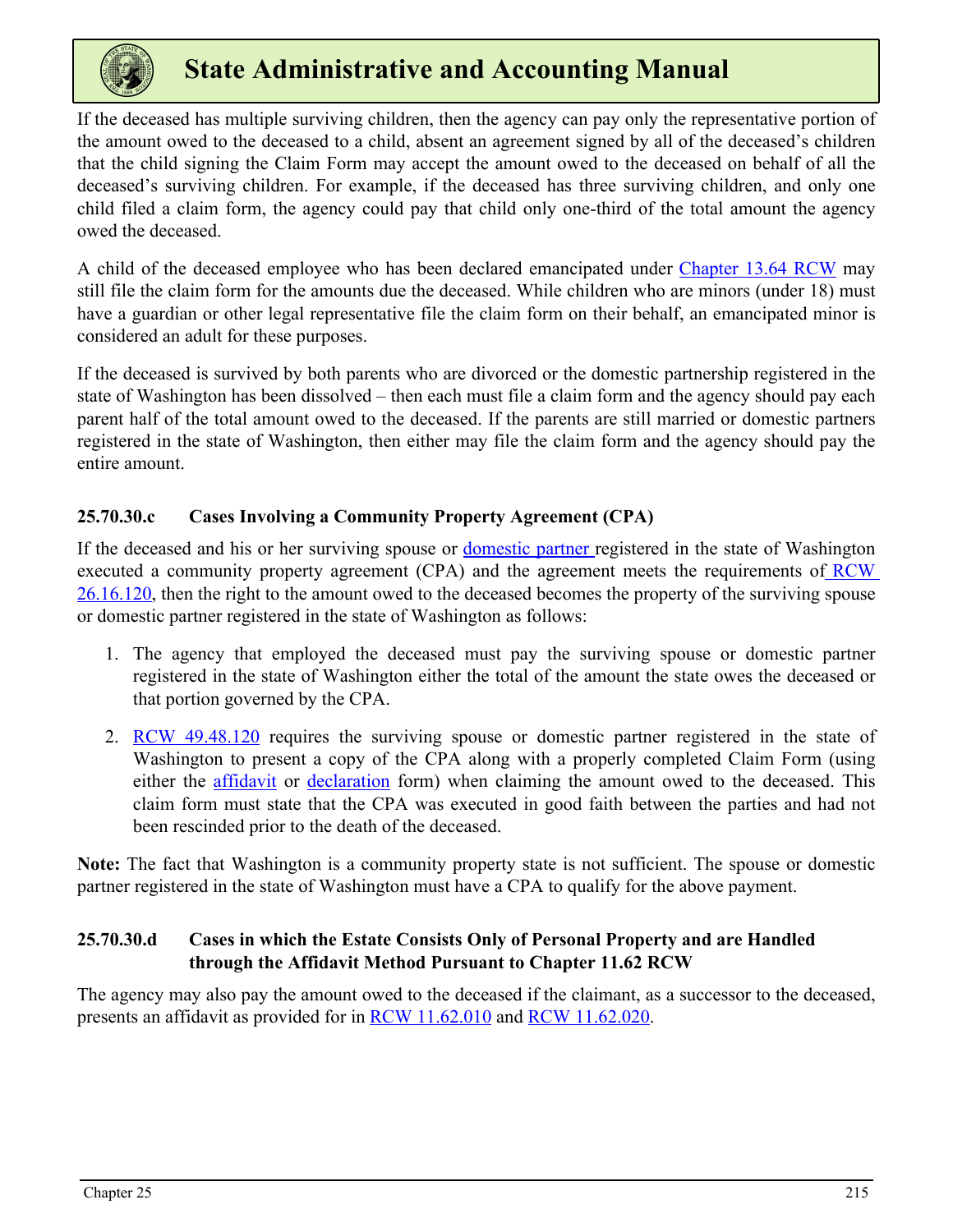

The agency must pay the claiming successor the total amount owed to the deceased if the claiming successor presents a copy of the deceased's death certificate **and** an affidavit containing **all** of the following information:

- The name and address of the claiming successor, and that the claiming successor is a "successor" as defined in [RCW 11.62.005](https://apps.leg.wa.gov/RCW/default.aspx?cite=11.62.005);
- That deceased was a resident of the state of Washington at the time of death;
- That the value of deceased's property (NOT including the community property interest of the surviving spouse or domestic partner registered in the state of Washington) is not more than \$100,000 and includes only personal property;
- That 40 days have elapsed since the deceased's death;
- That no application or petition for the appointment of a personal representative is pending or has been granted;
- That all debts of the deceased including funeral and burial expenses have been paid or provided for;
- A description of the personal property claimed (here it would be the amount owed to the deceased) together with a statement that such personal property is subject to probate;
- That the claiming successor has notified all other successors of the deceased of his or her claim to the amount owed to the deceased and that 10 days has elapsed since the notice was either personally given or mailed to other successors; and
- That the claiming successor is personally entitled to full payment of the amount owed to the deceased or is entitled to full payment on behalf of and with the written authority of all other successors who have an interest in the amount owed to the deceased.

### **25.70.30.e Missing Employees that are Presumed Dead**

If it has come to the attention of an agency that an employee to whom amounts are owed is missing, and one of the persons listed in [RCW 49.48.120](https://apps.leg.wa.gov/RCW/default.aspx?cite=49.48.120) (spouse or domestic partner registered in the state of Washington, children, parent) is attempting to claim the amounts due to the employee, the agency cannot pay those amounts until it has a certified copy of a certificate of presumed death. Under [RCW 70.58.390](https://apps.leg.wa.gov/RCW/default.aspx?cite=70.58.390), a county coroner, medical examiner or prosecuting attorney may issue a certificate of presumed death under certain circumstances.

### **25.70.30.f Processing and Releasing Payment to the Claimant or Successor**

Upon receipt of the documentation required in a, b, d or e above, a copy of the deceased employee's certified death certificate, or certificate of presumed death as required in f above, and an Internal Revenue Service Form W-9 "Request for Taxpayer Identification Number and Certification," the agency shall process the payment. The agency shall make the warrant or check payable to the appropriate claimant or successor who signed the claim form and presented the required documentation.